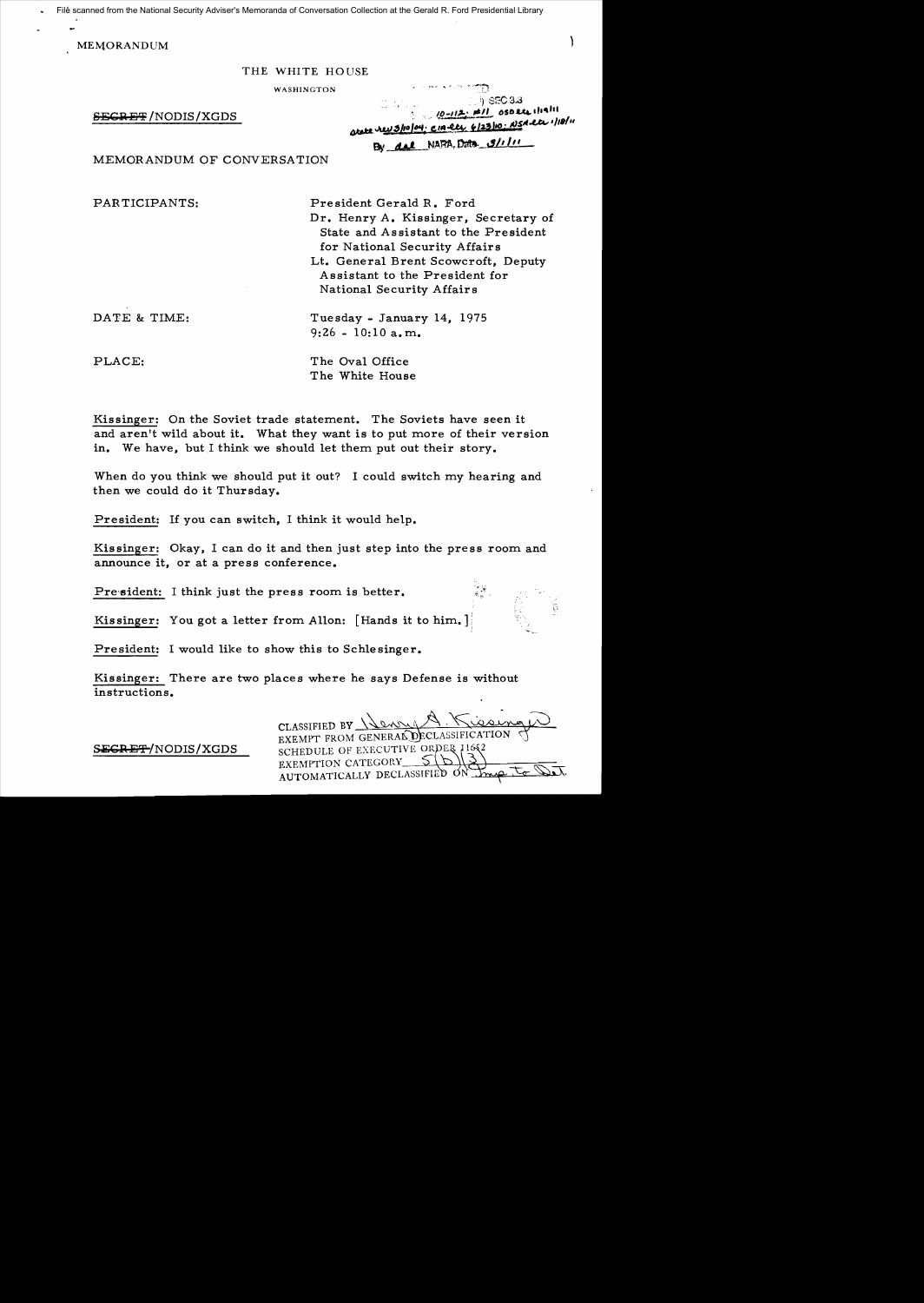### **SECRET**/NODIS/XGDS 2

President: Isn't this a highly unusual letter?

Kissinger: What you do with your Govermnent is your business. When things don't happen, they should assume it is on your orders. I told Dinitz you wouldn't like it.

Brent and I have been talking. Israel is behaving with great disdain. Usually they are bugging us incessantly. Now nothing.

President: I thought I told Schlesinger. Should I be blunter?

Kissinger: Schlesinger can't be trusted. Laird was magnificent with Nixon this way. I have no personal problem with Schlesinger. He is fine with me. But I don't think you can trust him in a crisis.

President: I am going to get him over later this week.

Kissinger: On the financial negotiation the British are the worst  $\cdot$ they really need the money. I told Healey we might reluctantly go to 3 billion. Simon thought 5 and he probably is right. But then they went right to 6 and wanted it in SDR's, which makes it 7.2. The British want it as high as possible, so they can utilize it, augment it by producer money and resist ours.

Healey is threatening to go to you and the Hill. I told Ramsbotham that that would finish it with us. If they get the 7.2, that is high enough, they don't need ours. We are getting reports that the British and French to a lesser degree are actively working against us.

President: If we say six, will they capitulate?

Kissinger: They may blow it up.

President: What is the loss?

Kissinger: We lose financial stability. The difference between Japan and Europe is something. The Japanese haven't said a thing about my Business Week interview. They are a step behind us -- that is fair. But they don't snipe at us.

President: Who is representing us in the meeting?



SEGRET/NODIS/XGDS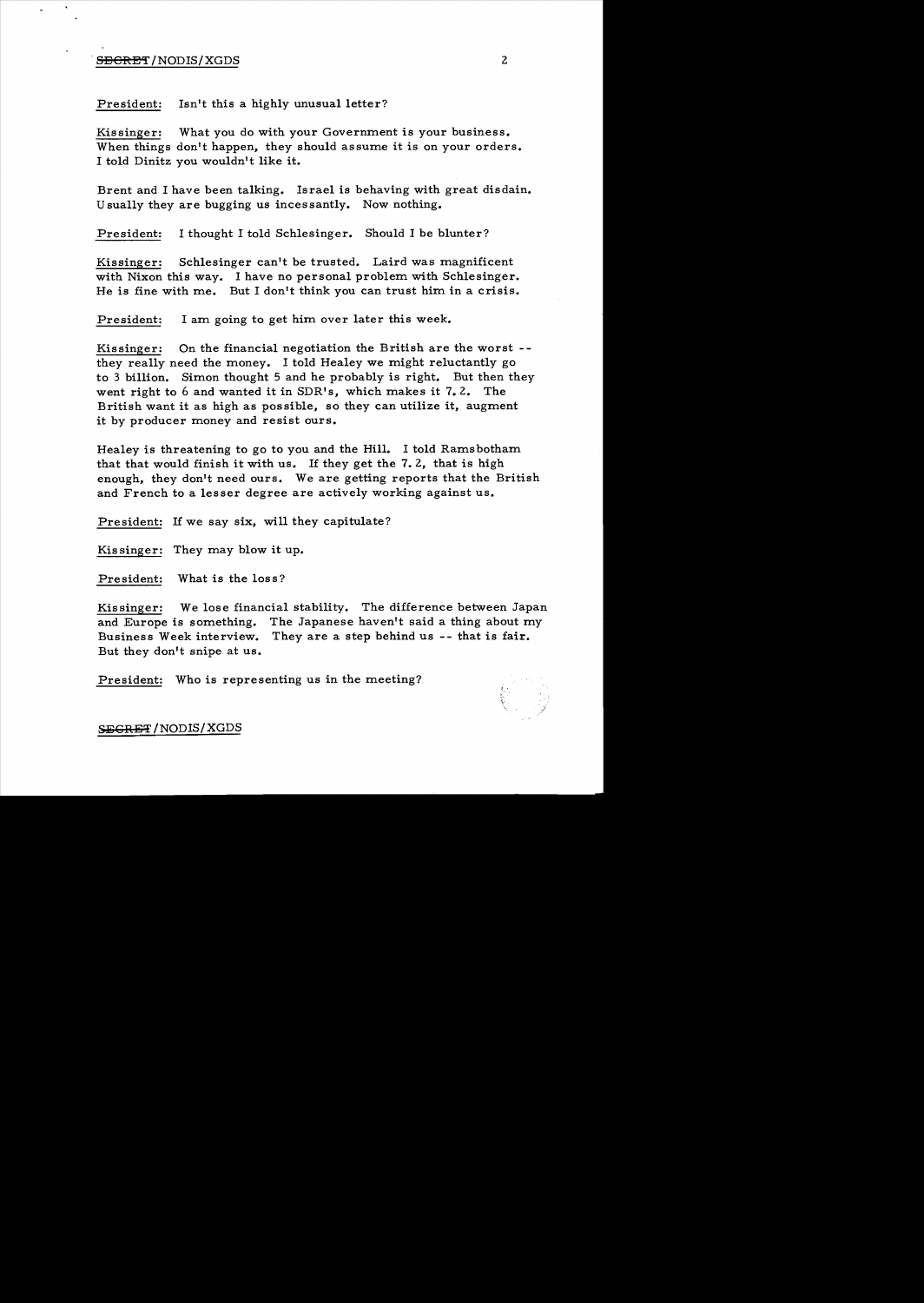# $SEGRET/NODIS/XGDS$  3

Kissinger: Arthur Burns.

President: How about the Germans?

Kissinger: They are torn. The larger the IMF, the less they have to put out. But on the IMF, it has to be renewed each year, meaning we have to go back to the producers each year.

President: Is Simon okay?

Kissinger: I think he went up to six too soon, but he is okay. And Arthur will be steady.

President: Let it blow up. If Arthur stands firm, Bill will. Talk to Arthur.

Kissinger: I will call them both and tell them. I wouldn't see Healey but if there is real trouble, call Wilson.

On PL-4S0, we have worked out the high option and also one a little less.

[Discussion about the levels]

I will have a hell of a problem convincing Humphrey. Why don't I call Rog. If we could give Korea SO, that would be okay.

President: I saw where India is discovering oil.

Kissinger: They are finding it in more and more places. The cartel will surely break.

Rabasa is coming here. Echeverria wants to send him to Latin America to get Cuban recognition. I will tell him we oppose it. It should be handled at the Meeting of Foreign Ministers.

DOD has responded on Vietnam.

[Discussed and decided to hold up a bit on everything but the LSTs and destructors. ]



SBGHET / NODIS/ XGDS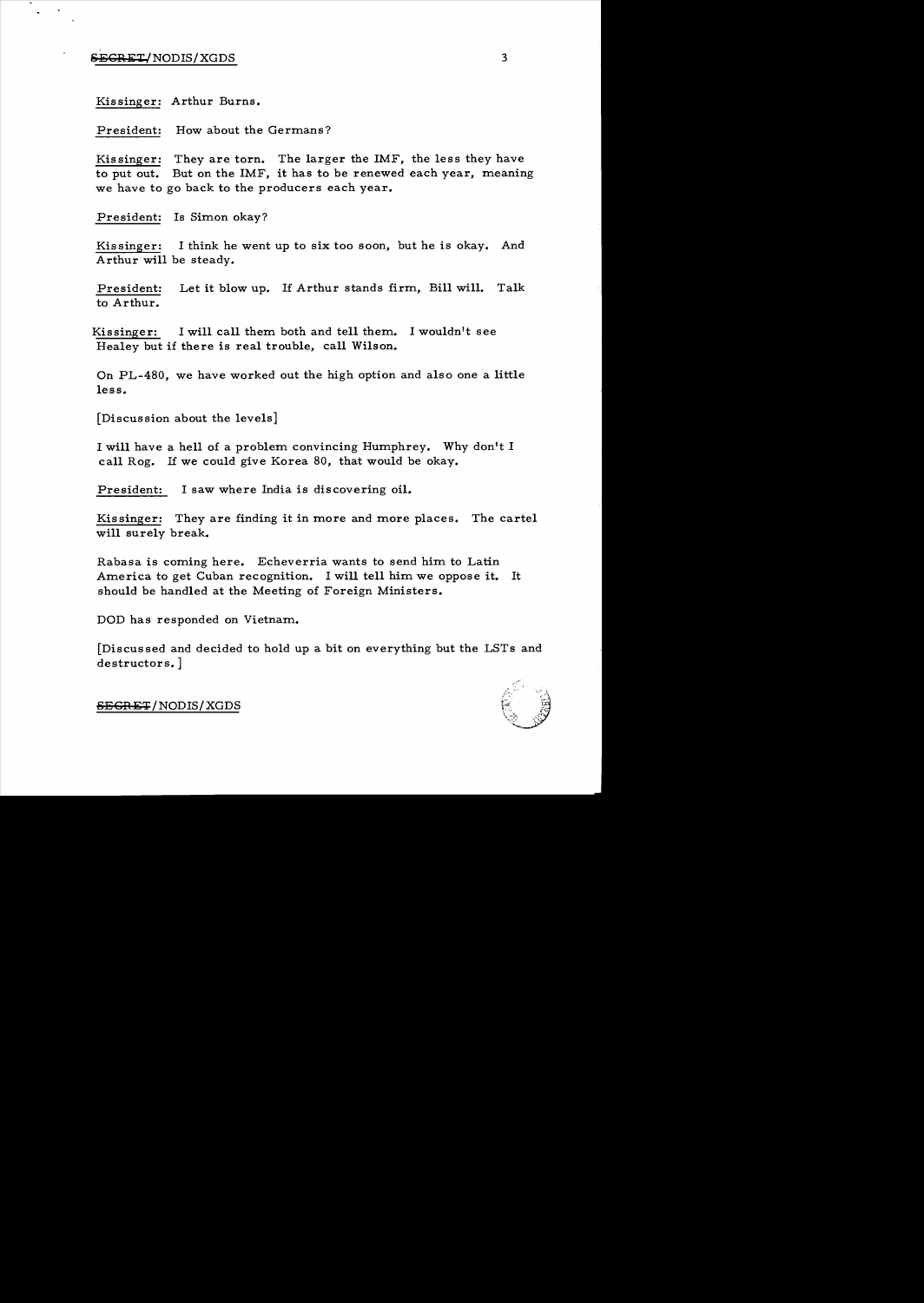#### SECRET/NODIS/XGDS 4

Kissinger: Here is a report from the British that our joint commission in Saudi Arabia is a vehicle to assure Fahd's succession to the throne.

Kennedy and Brock will put in a resolution giving Ecuador and Venezuela relief from the trade restriction.

President: They are working together?

Kissinger: No, separately.

President: Brock is a good guy. He has good political sense. He liked my speech.

Kissinger: We are having a WSAG today on the Middle East.

President: I noticed Portugal reportedly told Libya that the Azores wouldn't be available in another war.

 $\begin{matrix} \texttt{SEGRBT} \end{matrix}$  , and  $\begin{matrix} \texttt{SEGRBT} \end{matrix}$  , and  $\begin{matrix} \texttt{SEGRBT} \end{matrix}$  , and  $\begin{matrix} \texttt{SEGRBT} \end{matrix}$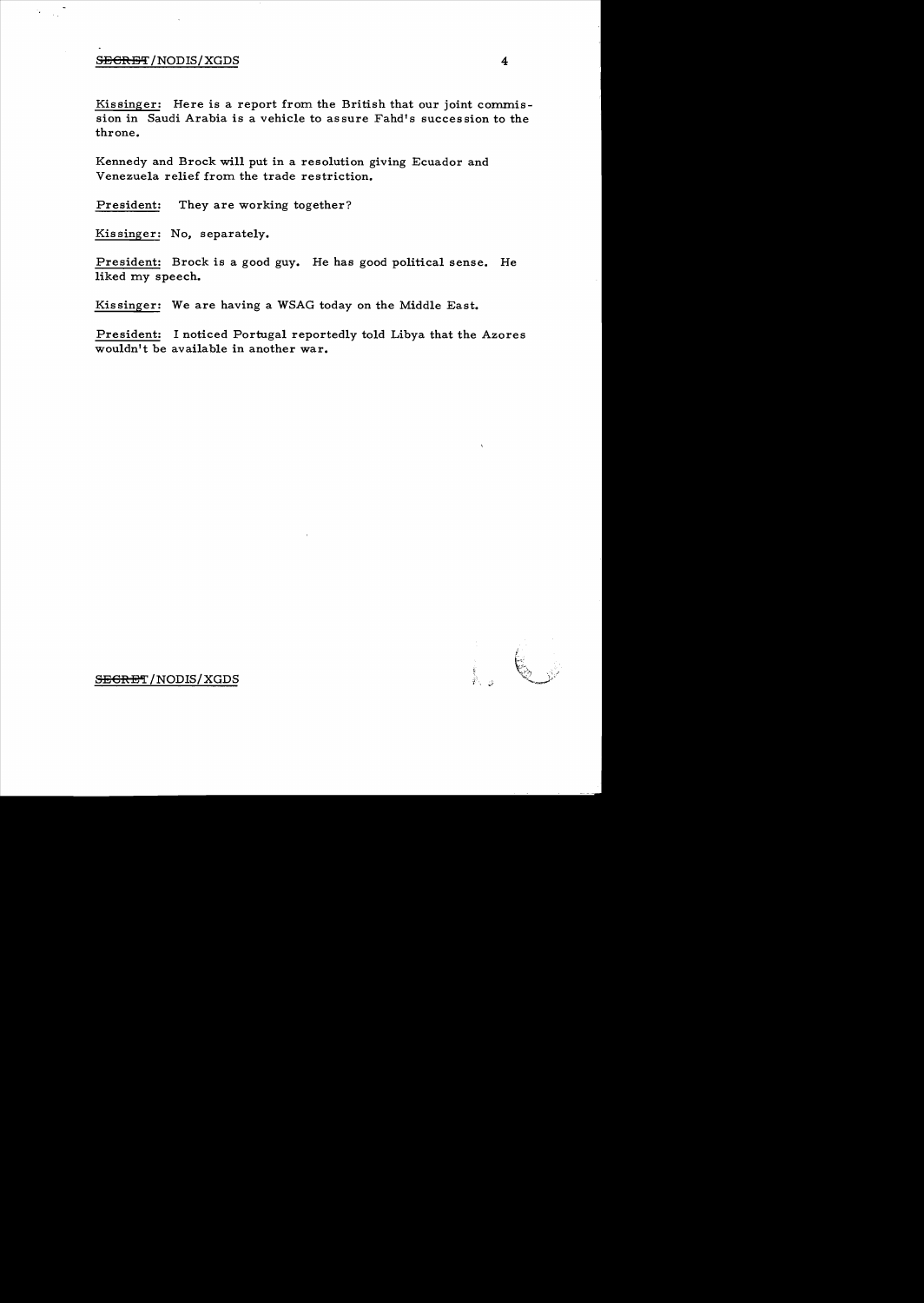# NATIONAL ARCHIVES AND RECORDS ADMINISTRATION Presidential Libraries withdrawal Sheet

 $-2$ 

WITHDRAWAL 10 017927

REASON FOR WITHDRAWAL . . . . National security restriction TYPE OF MATERIAL . . . . . . Note DESCRIPTION  $\cdots$   $\cdots$   $\cdots$   $\cdots$  Brent Scowcroft's handwritten notes from meeting with Ford, Kissinger CREATION DATE ..... 01/14/1975 VOLUME . . . . . . . . . . . . 3 pages COLLECTION/SERIES/FOLDER 10 . 031400349 COLLECTION TITLE . . . . . . . . National Security Adviser. Memoranda of<br>
BOX NUMBER . . . . . . . . . . 8<br>
FOLDER TITLE . . . . . . . . . January 14, 1975 - Ford, Kissinger Conversations DATE WITHDRAWN . . . . . . . . 05/25/2004 WITHDRAWING ARCHIVIST . . . . GG

**REDACTED** 

 $\sim 100$  km  $^{-2}$ 

*I j,a/ 1/*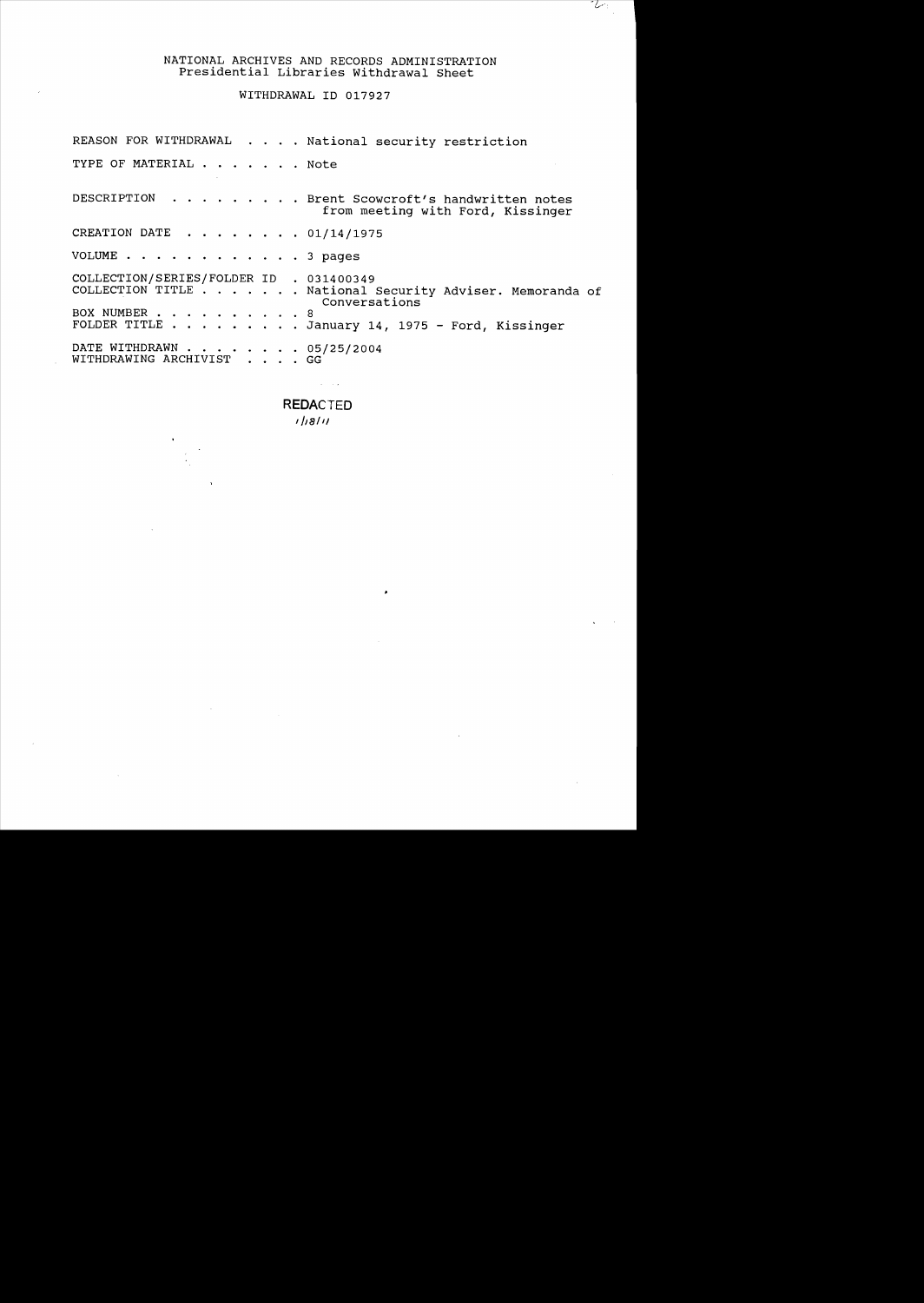$P/K$  14 Jan 25 Juventur 10.10 AM 2 K. On the Sou trade Attenunt, The Sous home run and contenible dont it. Any wont is to put more of There were in ble home but of the ine should let them get unt this story.<br>When de youth her should get it out !<br>I and smitch my bearing + them we could dist This Is it there with, I think it would help. KOK, I can de it a thought thep mit ples vous e arrament, a at a present P & think put pres work is better. L'You get a litter from attor. (Garrist time) P I would like show This Is Schho, Il There are 2 places where he says Dep in W/3 P Soit trop a hypely unnoced lettre<br>K When thing - last hoppen, they should describe Breta dtalhing. I is behaving us/ great distance. Usually they are hugging to incisionty how P groot that Start Schles. Should be blown to K Shas cont be tomotil. Laind was maginfront co/N This way. I have no fersont protes/Silles. He K Oc = financier regot la avec croist-chapter etete ver slieber, catte 6/23/10: NSA ete 1/12/11,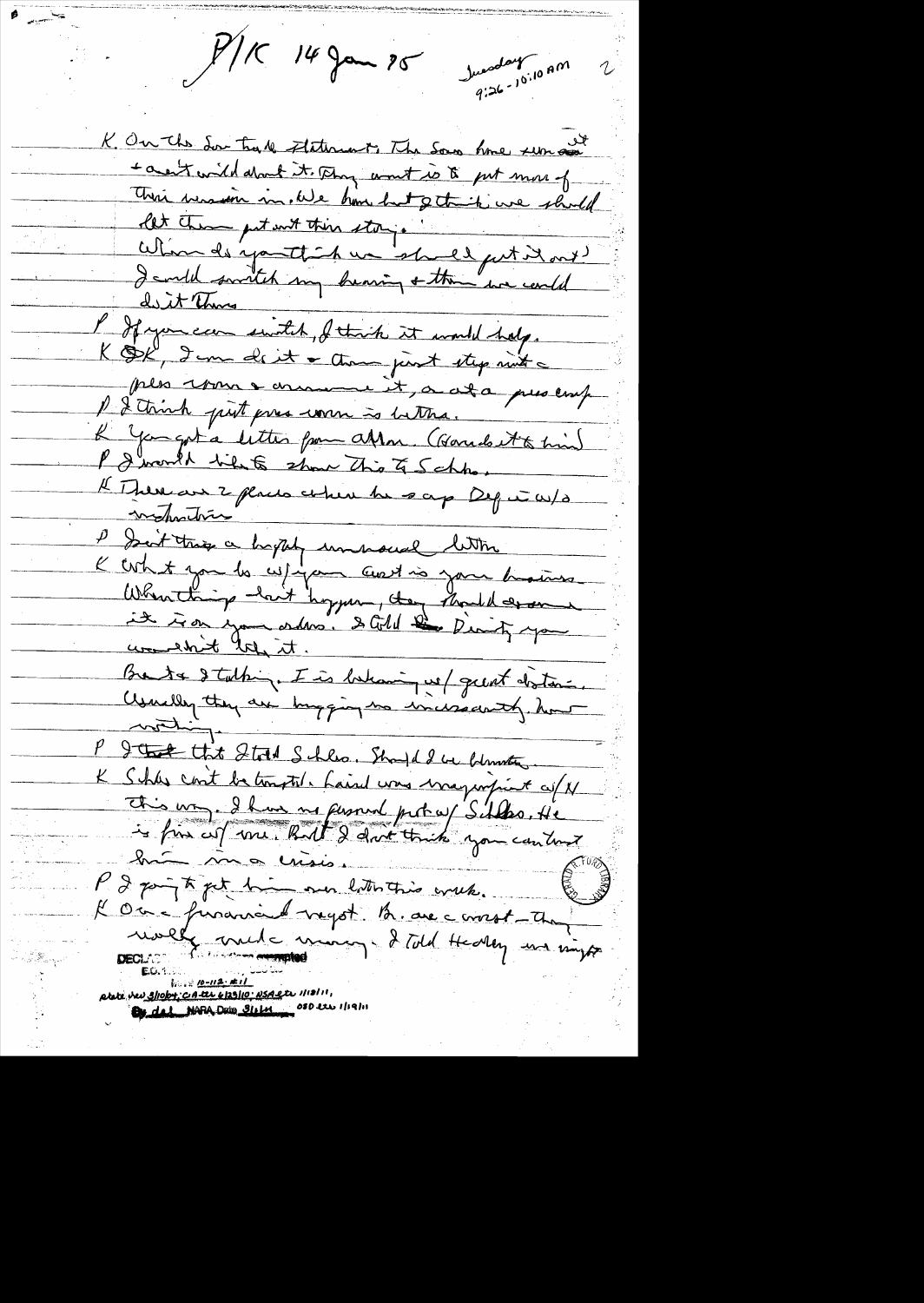د کھا |

1. alloy to SOTO

 $2.277077075560$ 

escentarily got 3 hil, Innin that 5 + hepot réglet. But tou they work upt to 6 roual it in SDR which makes it ? 2. Be want it betyt as possible, so they can withing it anyment A jurimer more + reseit ones.<br>Henry thusting & got you + a Hill Fold<br>Roms that would finish it wifers, If they get<br>a 7, 2, that high enought wilsons.<br>We getting use that on I for & less dry use. are actualy inhing against mo. P If we say six, will the "crystorloth KThey may below it my p what is a loss? K We love foraind stortistiq. Dig but Joy a Emés Thy are a stop behind us - that fair, But they dont impecture. Partis upont des incontra K Burns P Howard Laumare KTI en au tros tous. The langer c INF, c les They but out out, But are I'll F, at has to be unniel each que, meaning une franchise base<br>to - producine cach year, in the former of the P & Lumin & K Sthink he meet up to 6 to soon, but he is Kr crehen civil le steady P Let it letter up - If arthur stands from But will, Tock & arthur K Institution both + tell tern - Immedit